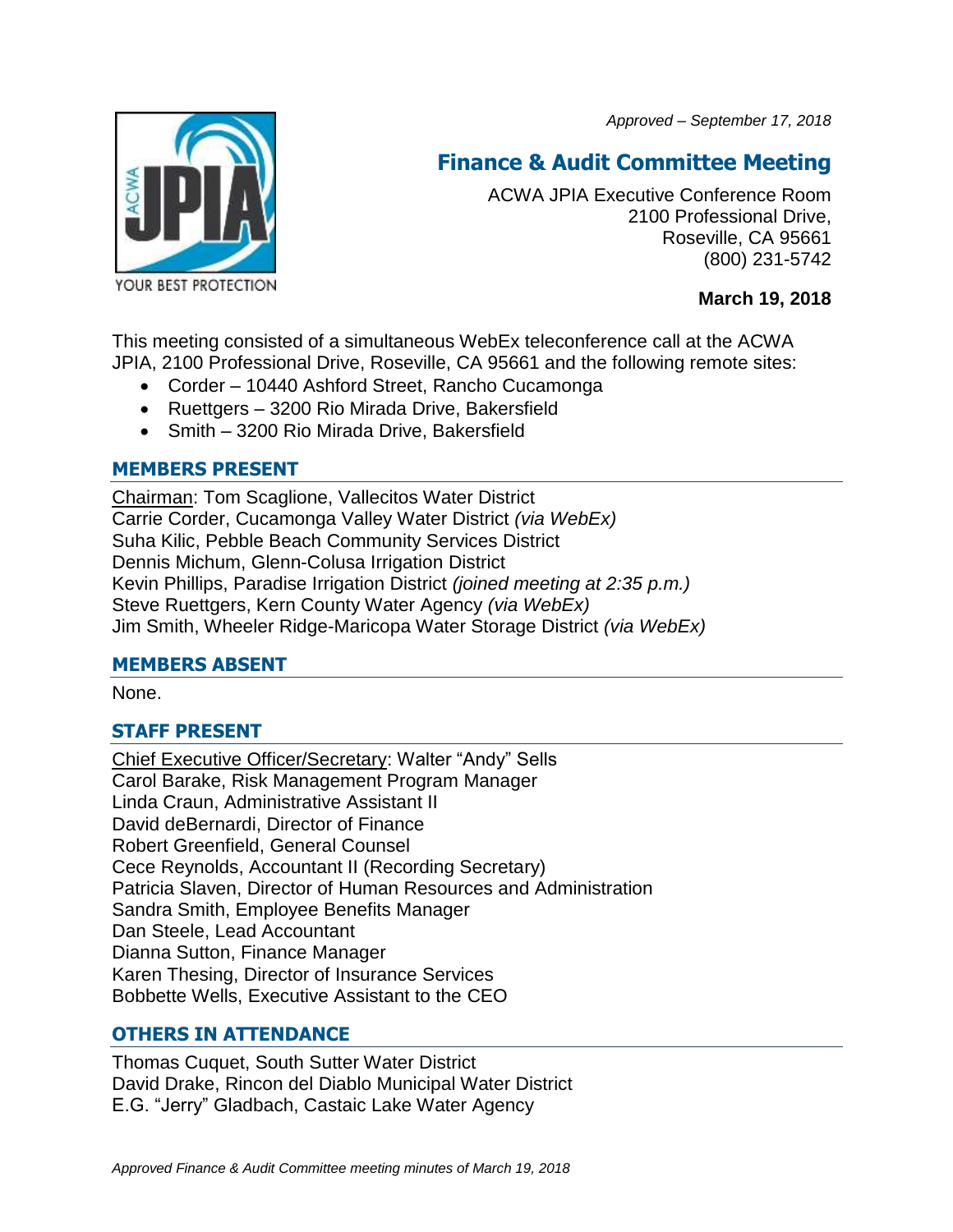David Hodgin, Scotts Valley Water District W.D. "Bill" Knutson, Yuima Municipal Water District Melody McDonald, San Bernardino Valley Water Conservation District Gaby Olson, Valley Center Municipal Water District Bruce Rupp, Humboldt Bay Municipal Water District *(via WebEx)* Kathy Tiegs, Cucamonga Valley Water District Kevin Wong, Gilbert Associates, Inc.

### **WELCOME**

Chairman Scaglione welcomed everyone in attendance.

## **CALL TO ORDER AND ANNOUNCEMENT OF QUORUM**

Chairman Scaglione called the meeting to order at 1:00 pm. He announced there was a quorum.

#### **ANNOUNCEMENT RECORDING OF MINUTES**

Chairman Scaglione announced that the meeting would be recorded to assist in preparation of minutes. Recordings are only kept 30 days following the meeting, as mandated by the California Brown Act.

#### **PUBLIC COMMENT**

Chairman Scaglione noted that, as the agenda stated, members of the public would be allowed to address the Finance & Audit Committee on any agenda item prior to the Committee's decision on that item. Comments on any issues on the agenda, or not on the agenda, were also welcomed. No comments were brought forward.

#### **INTRODUCTIONS**

Chairman Scaglione introduced everyone in attendance.

## **ADDITIONS TO OR DELETIONS FROM THE AGENDA**

Chairman Scaglione asked for any additions to, or deletions from, the agenda; none requested.

#### **APPROVAL OF MINUTES**

Chairman Scaglione called for approval of the minutes of the November 27, 2017 meeting.

M/S/C (Kilic/Michum) (Corder-Yes; Kilic-Yes; Michum-Yes; Ruettgers-Yes; Smith-Yes; Scaglione-Yes): That the Finance & Audit Committee approve the minutes of the November 27, 2017 meeting, as presented.

## **MEETINGS ATTENDED ON BEHALF OF THE JPIA**

None reported.

## **AUDIT UPDATE FOR YEAR ENDING SEPTEMBER 30, 2017**

Mr. deBernardi relayed that each year, the JPIA provides for an independent audit of the JPIA's financial statements. Mr. deBernardi introduced Kevin Wong, Gilbert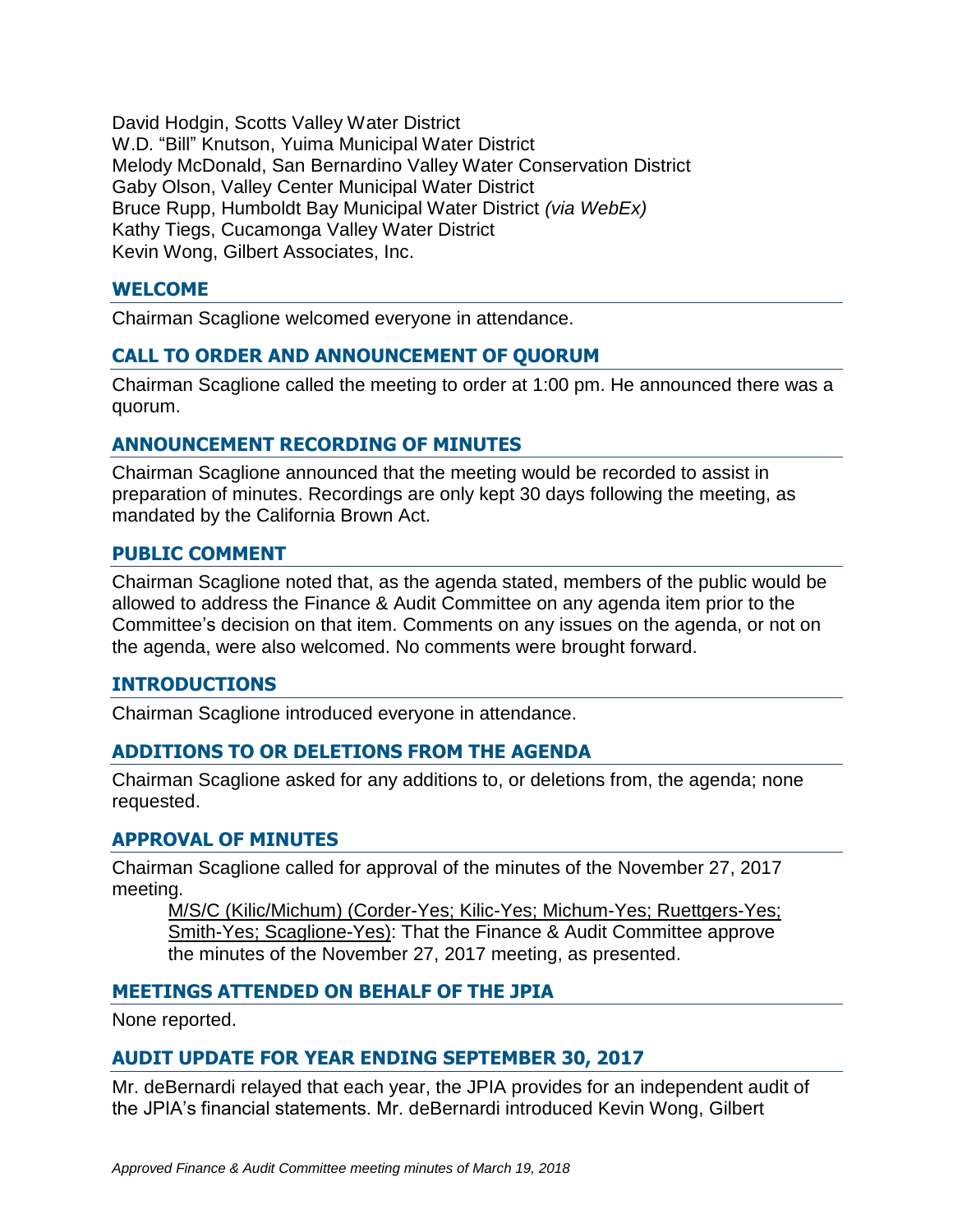Associates, to review the audit. Gilbert Associates performed the annual audit of the JPIA for the fiscal year of October 1, 2016 through September 30, 2017.

Historically the audit report is presented to the Finance & Audit Committee for review and input at the first meeting of the calendar year.

Mr. Wong presented an addendum to the agenda discussing the importance of communications with those charged with Governance. Mr. Wong praised the level of preparation by management and staff relaying that the JPIA was the most prepared of any previous client. Mr. Wong presented an overview of the audit process and the use of Suralink, a cloud based document exchange tool being utilized to complete the audit.

The JPIA received an unmodified opinion. The drafted opinion stated that the financial statements presented fairly, in all material respects, the financial position of the JPIA as of September 30, 2017, and the results of its operations and cash flows for the year then ended in conformity with accounting principles generally accepted in the United States of America.

As in previous years, the JPIA prepared a Comprehensive Annual Financial Report (CAFR) in accordance with the Government Finance Officers Association (GFOA) standards. Management intends to submit this report to the GFOA for review in order to again obtain a Certificate of Achievement for Excellence in Financial Reporting. Consequently, the annual report has additional reports therein to meet these high standards.

The auditors did not recommend any changes to the document and commended staff on the quality of reporting in the document.

Mr. Wong, presented the Audited Financial Statements. The Finance & Audit and Executive Committee members in attendance were given the opportunity to speak to the auditor without staff present. Staff was excused from the meeting at 1:50 p.m. for a confidential discussion.

M/S/C (Kilic/Michum) (Corder-Yes; Kilic-Yes; Michum-Yes; Ruettgers-Yes; Smith-Yes; Scaglione-Yes): That the Finance & Audit Committee approve the Audited Financial Statements for year ending September 30, 2017, and forward to the Executive Committee for approval, with final approval of the Board of Directors at Spring Conference.

## **PROPOSED OPERATION BUDGET FOR FISCAL YEAR 2018-19**

Mr. deBernardi explained in March of each year, a proposed Operating Budget is submitted to the Finance & Audit Committee and then to the Executive Committee for approval. At the May Conference, the proposed Operating Budget is presented for approval to the Board of Directors. The budget covers General & Administrative (G&A) Expenses for the fiscal year ending September 30, 2019.